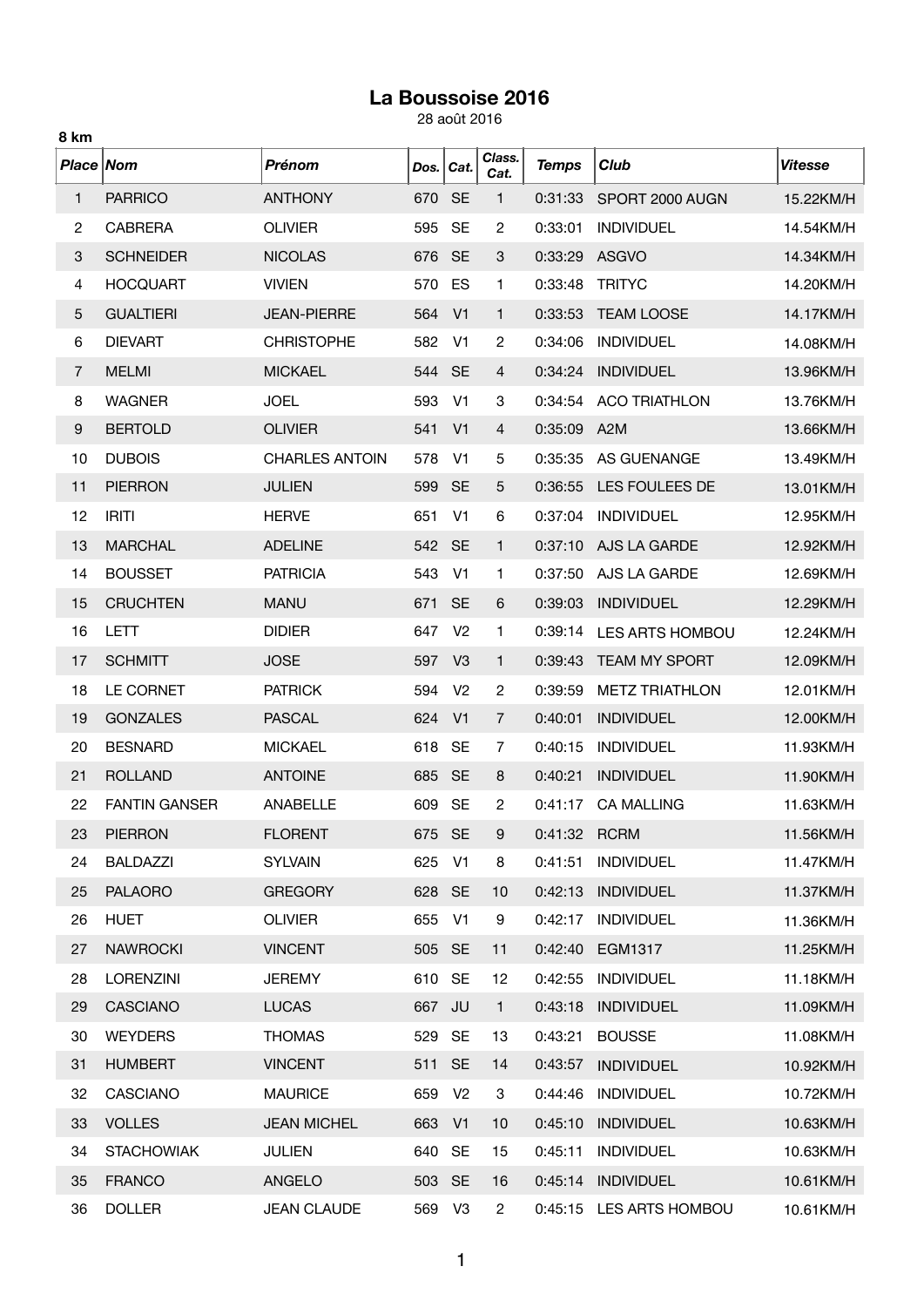| 37 | <b>THAI</b>          | <b>JULIEN</b>    | 598 SE |                | 17             | 0:45:44 | <b>BOUSSE</b>        | 10.50KM/H |
|----|----------------------|------------------|--------|----------------|----------------|---------|----------------------|-----------|
| 38 | <b>DUBILLARD</b>     | <b>REMY</b>      | 536    | V <sub>1</sub> | 11             | 0:45:46 | <b>INDIVIDUEL</b>    | 10.49KM/H |
| 39 | <b>OLIVIERI</b>      | <b>VINCENZO</b>  | 650    | V <sub>1</sub> | 12             | 0:45:54 | LES ARTS HOMBOU      | 10.46KM/H |
| 40 | <b>MARCHAL</b>       | <b>FRANCK</b>    | 680    | <b>SE</b>      | 18             | 0:45:59 | <b>RCRM</b>          | 10.44KM/H |
| 41 | <b>LUBIN</b>         | <b>QUENTIN</b>   | 652    | ES             | $\mathbf{2}$   | 0:46:03 | <b>INDIVIDUEL</b>    | 10.43KM/H |
| 42 | <b>CREMEL</b>        | <b>SEBASTIEN</b> | 513    | <b>SE</b>      | 19             | 0:46:06 | <b>INDIVIDUEL</b>    | 10.42KM/H |
| 43 | <b>HOBE</b>          | <b>RAYMOND</b>   | 617    | V <sub>2</sub> | $\overline{4}$ | 0:46:07 | <b>FLORANGE OC</b>   | 10.41KM/H |
| 44 | <b>FOUSSE</b>        | <b>STEPHANE</b>  | 581    | V <sub>1</sub> | 13             | 0:46:09 | <b>BOUSSE</b>        | 10.40KM/H |
| 45 | <b>BONO</b>          | <b>EMMANUEL</b>  | 620    | <b>SE</b>      | 20             | 0:46:12 | <b>INDIVIDUEL</b>    | 10.39KM/H |
| 46 | <b>BERTOLI</b>       | <b>REGINE</b>    | 572    | V <sub>2</sub> | 1              | 0:46:16 | <b>ES HAGONDANGE</b> | 10.38KM/H |
| 47 | <b>COLLET</b>        | <b>ALAIN</b>     | 556    | V <sub>2</sub> | 5              | 0:47:19 | CO BLENOD            | 10.14KM/H |
| 48 | <b>LINDEN</b>        | <b>KEVIN</b>     | 679    | <b>SE</b>      | 21             | 0:47:27 | <b>RCRM</b>          | 10.12KM/H |
| 49 | <b>NOCENTINI</b>     | <b>JEROME</b>    | 678    | <b>SE</b>      | 22             | 0:47:30 | <b>RCRM</b>          | 10.11KM/H |
| 50 | <b>LOUET</b>         | <b>ADELINE</b>   | 550    | <b>SE</b>      | 3              | 0:47:41 | PHOENIX 57           | 10.07KM/H |
| 51 | <b>MORRONE</b>       | <b>SALVA</b>     | 607    | V <sub>1</sub> | 14             | 0:47:48 | PHOENIX 57           | 10.04KM/H |
| 52 | <b>SIMON</b>         | <b>MICHEL</b>    | 619    | V <sub>2</sub> | 6              | 0:48:01 | <b>INDIVIDUEL</b>    | 10.00KM/H |
| 53 | <b>HUSSON</b>        | <b>FABRICE</b>   | 562    | V <sub>3</sub> | 3              | 0:48:02 | <b>INDIVIDUEL</b>    | 9.99KM/H  |
| 54 | <b>LEHMANN</b>       | <b>FRANCK</b>    | 622    | V <sub>2</sub> | 7              | 0:48:14 | <b>INDIVIDUEL</b>    | 9.95KM/H  |
| 55 | <b>LEFORT</b>        | <b>ALLAN</b>     | 687    | <b>SE</b>      | 23             | 0:48:23 | A2M                  | 9.92KM/H  |
| 56 | <b>COUTURIER</b>     | <b>KEVIN</b>     | 644    | V <sub>1</sub> | 15             | 0:48:28 | <b>INDIVIDUEL</b>    | 9.91KM/H  |
| 57 | <b>TAIATI</b>        | <b>KENZA</b>     | 554    | V <sub>1</sub> | $\overline{2}$ | 0:48:43 | <b>INDIVIDUEL</b>    | 9.85KM/H  |
| 58 | <b>THIEBAUD</b>      | <b>PATRICK</b>   | 555    | V <sub>2</sub> | 8              | 0:48:45 | <b>INDIVIDUEL</b>    | 9.85KM/H  |
| 59 | COLIN-HAAG           | <b>GAUTHIER</b>  | 567    | ES             | 3              | 0:49:01 | <b>INDIVIDUEL</b>    | 9.79KM/H  |
| 60 | ANDREOLLE            | <b>JEROME</b>    | 665    | <b>SE</b>      | 24             | 0:49:27 | <b>INDIVIDUEL</b>    | 9.71KM/H  |
| 61 | DA-LUZ               | <b>MANUEL</b>    | 512 SE |                | 25             | 0:49:50 | <b>INDIVIDUEL</b>    | 9.63KM/H  |
| 62 | <b>VAUCHELET</b>     | <b>ALEXANDRE</b> | 591    | V <sub>1</sub> | 16             | 0:49:55 | <b>ASAL</b>          | 9.62KM/H  |
| 63 | <b>LOUGASSI</b>      | <b>SANDRINE</b>  | 596 SE |                | 4              | 0:49:56 | <b>FLORANGE OC</b>   | 9.61KM/H  |
| 64 | <b>DOLLE</b>         | CAMILLE          | 626 ES |                | 1.             | 0:50:02 | <b>TRITYC</b>        | 9.60KM/H  |
| 65 | <b>GAROUTE</b>       | <b>GERARD</b>    | 614 V2 |                | 9              | 0:50:43 | <b>INDIVIDUEL</b>    | 9.47KM/H  |
| 66 | <b>ROBIN</b>         | <b>BRUNO</b>     | 629 SE |                | 26             | 0:51:13 | <b>INDIVIDUEL</b>    | 9.37KM/H  |
| 67 | <b>TURCI</b>         | <b>MONIQUE</b>   | 524    | V <sub>3</sub> | $\mathbf{1}$   | 0:51:21 | LES ARTS HOMBOU      | 9.35KM/H  |
| 68 | <b>LENTZ</b>         | <b>VIRGINIE</b>  | 531    | V <sub>1</sub> | 3              | 0:51:36 | PASS RUNNING         | 9.30KM/H  |
| 69 | <b>COLIN-HAAG</b>    | <b>LAURENCE</b>  | 566    | V <sub>2</sub> | $\overline{c}$ | 0:51:50 | <b>INDIVIDUEL</b>    | 9.26KM/H  |
| 70 | RADDE                | <b>NICOLAS</b>   | 575    | <b>SE</b>      | 27             | 0:52:28 | <b>INDIVIDUEL</b>    | 9.15KM/H  |
| 71 | <b>LAMY ROUSSEAU</b> | <b>ERIC</b>      | 669    | V <sub>1</sub> | 17             | 0:52:31 | <b>INDIVIDUEL</b>    | 9.14KM/H  |
| 72 | <b>PUECH</b>         | <b>KATHIA</b>    | 601    | V <sub>1</sub> | 4              | 0:52:33 | <b>INDIVIDUEL</b>    | 9.14KM/H  |
| 73 | <b>MESSMER</b>       | <b>JOEL</b>      | 579 SE |                | 28             | 0:52:47 | <b>INDIVIDUEL</b>    | 9.09KM/H  |
| 74 | <b>SCHMISSER</b>     | <b>LAURENT</b>   | 674 SE |                | 29             | 0:52:50 | <b>CA MALLING</b>    | 9.09KM/H  |
| 75 | HALLINGER-VALE       | <b>CATHERINE</b> | 515 V2 |                | 3              | 0:53:21 | LES ARTS HOMBOU      | 9.00KM/H  |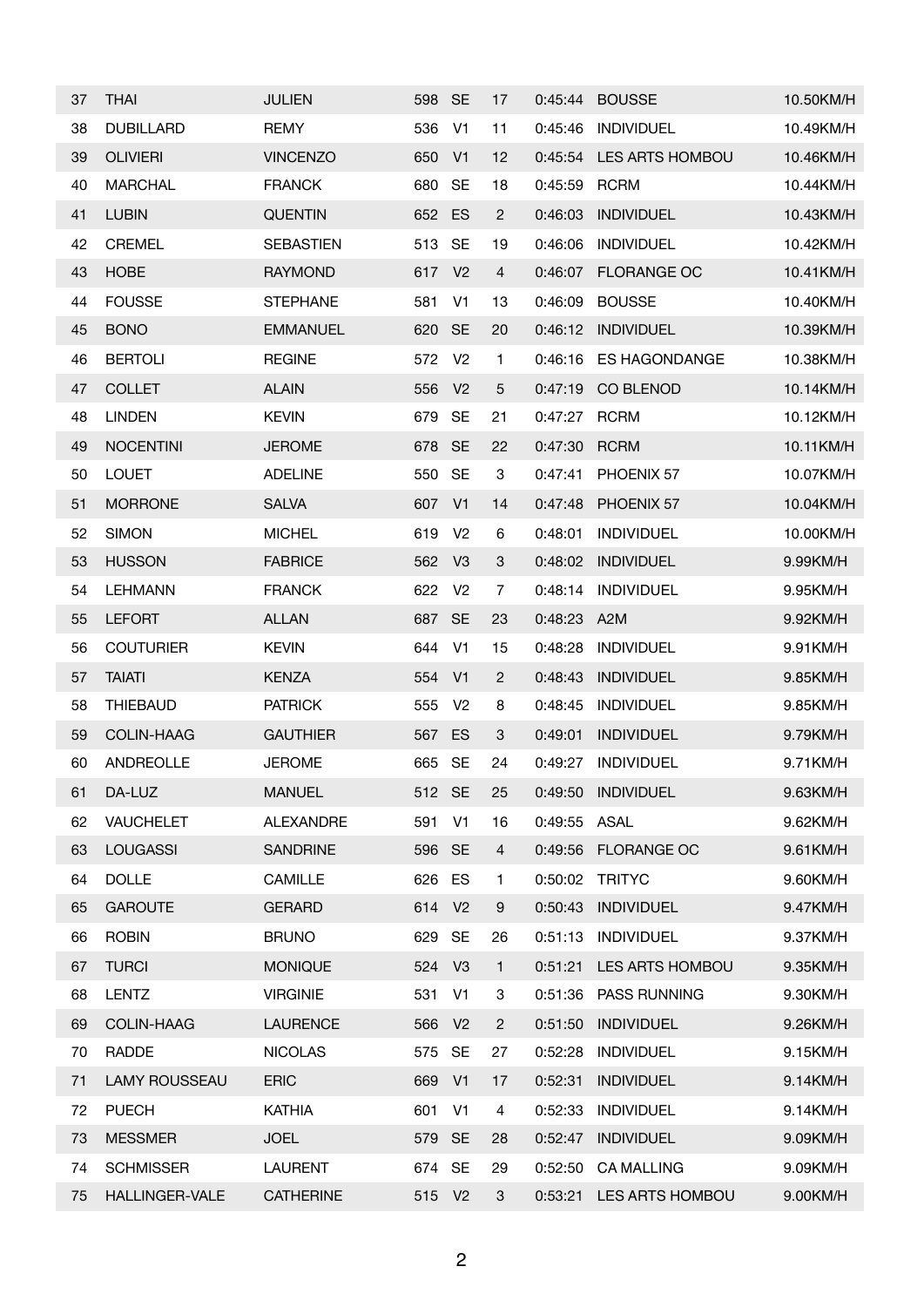| 76  | <b>VALENTE</b>        | <b>ALPHONSE</b>      | 514    | V <sub>2</sub> | 10             | 0:53:21      | LES ARTS HOMBOU        | 9.00KM/H |
|-----|-----------------------|----------------------|--------|----------------|----------------|--------------|------------------------|----------|
| 77  | LE ROUZIC             | <b>PATRICE</b>       | 621    | V <sub>1</sub> | 18             | 0:53:28      | <b>INDIVIDUEL</b>      | 8.98KM/H |
| 78  | <b>KRIPPELER</b>      | <b>BRIGITTE</b>      | 501    | V <sub>2</sub> | 4              | 0:53:35      | <b>INDIVIDUEL</b>      | 8.96KM/H |
| 79  | <b>MORO</b>           | <b>ALPHONSO</b>      | 686    | <b>SE</b>      | 30             | 0:53:43      | <b>INDIVIDUEL</b>      | 8.94KM/H |
| 80  | <b>LEMAIRE</b>        | <b>DELPHINE</b>      | 553    | <b>SE</b>      | 5              | 0:54:04      | <b>INDIVIDUEL</b>      | 8.88KM/H |
| 81  | <b>SPADAFORA</b>      | <b>RICCARDO</b>      | 530    | <b>SE</b>      | 31             | 0:54:17      | <b>BOUSSE</b>          | 8.84KM/H |
| 82  | <b>MAUVET</b>         | <b>JEAN-STEPHANE</b> | 522    | V <sub>1</sub> | 19             | 0:54:22      | <b>TEAM LOOSE</b>      | 8.83KM/H |
| 83  | <b>BORDRON</b>        | <b>RAYMOND</b>       | 639    | V <sub>3</sub> | 4              | 0:54:26      | <b>INDIVIDUEL</b>      | 8.82KM/H |
| 84  | <b>NOGENT</b>         | <b>EDDY</b>          | 672    | <b>SE</b>      | 32             | 0:54:37      | <b>INDIVIDUEL</b>      | 8.79KM/H |
| 85  | <b>LECLERC</b>        | <b>PASCALINE</b>     | 673    | <b>SE</b>      | 6              | 0:54:38      | <b>INDIVIDUEL</b>      | 8.79KM/H |
| 86  | <b>CUA</b>            | <b>CELINE</b>        | 574    | <b>SE</b>      | $\overline{7}$ | 0:54:42      | PHOENIX 57             | 8.78KM/H |
| 87  | <b>LETT</b>           | <b>JULIE</b>         | 648 ES |                | $\overline{c}$ | 0:54:54      | <b>LES ARTS HOMBOU</b> | 8.74KM/H |
| 88  | <b>L'HOTE</b>         | <b>VINCENT</b>       | 585    | V <sub>3</sub> | 5              | 0:55:04      | <b>INDIVIDUEL</b>      | 8.72KM/H |
| 89  | <b>BARBISAN</b>       | <b>JONATHAN</b>      | 649    | <b>SE</b>      | 33             | 0:55:11      | <b>INDIVIDUEL</b>      | 8.70KM/H |
| 90  | <b>LEQUEUX</b>        | <b>JONATHAN</b>      | 534    | <b>SE</b>      | 34             | 0:55:11      | <b>INDIVIDUEL</b>      | 8.70KM/H |
| 91  | <b>DEHAENE</b>        | <b>JULIEN</b>        | 533    | <b>SE</b>      | 35             | 0:55:12      | <b>BOUSSE</b>          | 8.70KM/H |
| 92  | <b>MANGEL</b>         | <b>GERARD</b>        | 583    | <b>SE</b>      | 36             | 0:55:17      | <b>INDIVIDUEL</b>      | 8.68KM/H |
| 93  | <b>CLOSSET</b>        | <b>NATHALIE</b>      | 600    | V <sub>1</sub> | 5              | 0:55:29      | <b>INDIVIDUEL</b>      | 8.65KM/H |
| 94  | <b>ARBRUN MALLICK</b> | <b>MARION</b>        | 637    | <b>SE</b>      | 8              | 0:56:07      | <b>INDIVIDUEL</b>      | 8.55KM/H |
| 95  | <b>SPINELLI</b>       | <b>ROSANNA</b>       | 573    | V <sub>2</sub> | 5              | 0:56:28      | <b>ES HAGONDANGE</b>   | 8.50KM/H |
| 96  | DE SLOOVERE           | <b>JESSICA</b>       | 682 SE |                | 9              | 0:56:29      | <b>INDIVIDUEL</b>      | 8.50KM/H |
| 97  | <b>GRZYBOWSKI</b>     | <b>CLEMENT</b>       | 504    | CA             | $\mathbf{1}$   | 0:56:42      | <b>INDIVIDUEL</b>      | 8.47KM/H |
| 98  | <b>GRZYBOWSKI</b>     | <b>PATRICE</b>       | 508    | V <sub>1</sub> | 20             | 0:56:43      | <b>INDIVIDUEL</b>      | 8.46KM/H |
| 99  | <b>TERRAK</b>         | <b>NADIA</b>         | 552 SE |                | 10             | 0:56:54      | <b>INDIVIDUEL</b>      | 8.44KM/H |
| 100 | CARON                 | <b>ALEX</b>          | 551    | V <sub>1</sub> | 21             | 0:56:55      | INDIVIDUEL             | 8.43KM/H |
| 101 | <b>TOUSSAINT</b>      | <b>ANNICK</b>        | 642 SE |                | 11             | 0:57:07 RCRM |                        | 8.40KM/H |
| 102 | VAUCHELET             | <b>STEPHANIE</b>     | 592    | <b>SE</b>      | 12             | 0:57:09      | ASAL                   | 8.40KM/H |
| 103 | DE MARVILLE           | <b>TOM</b>           | 603    | <b>SE</b>      | 37             | 0:57:37      | <b>INDIVIDUEL</b>      | 8.33KM/H |
| 104 | <b>SCHMELTER</b>      | <b>JULIEN</b>        | 604    | <b>SE</b>      | 38             | 0:57:40      | <b>INDIVIDUEL</b>      | 8.33KM/H |
| 105 | <b>DE MARVILLE</b>    | <b>YANN</b>          | 613 SE |                | 39             | 0:57:40      | <b>INDIVIDUEL</b>      | 8.32KM/H |
| 106 | <b>MEGLY</b>          | <b>GERARD</b>        | 656    | V <sub>3</sub> | 6              | 0:57:46      | PAGNY FOOTING          | 8.31KM/H |
| 107 | <b>COUSIN</b>         | <b>DAMIEN</b>        | 528 SE |                | 40             | 0:58:04      | <b>BOUSSE</b>          | 8.27KM/H |
| 108 | <b>BLONDEAU</b>       | <b>ALBAN</b>         | 558    | V <sub>1</sub> | 22             | 0:58:39      | <b>INDIVIDUEL</b>      | 8.18KM/H |
| 109 | <b>GUININ</b>         | <b>MATTHIEU</b>      | 559    | <b>SE</b>      | 41             | 0:58:41      | <b>BOUSSE</b>          | 8.18KM/H |
| 110 | <b>PY</b>             | ANGELIQUE            | 535    | V <sub>1</sub> | 6              | 0:58:45      | PHOENIX 57             | 8.17KM/H |
| 111 | CANNIZZARO            | <b>SANDRA</b>        | 502    | <b>SE</b>      | 13             | 0:58:52      | <b>INDIVIDUEL</b>      | 8.15KM/H |
| 112 | <b>COLIN HAAG</b>     | <b>SOPHIE</b>        | 584    | ES             | 3              | 0:58:53      | <b>INDIVIDUEL</b>      | 8.15KM/H |
| 113 | <b>COLIN</b>          | <b>DOMINIQUE</b>     | 565    | V <sub>2</sub> | 11             | 0:58:54      | <b>INDIVIDUEL</b>      | 8.15KM/H |
| 114 | <b>SCHMITT</b>        | <b>JEAN-LOUIS</b>    | 520 V2 |                | 12             | 0:58:58      | <b>TEAM LOOSE</b>      | 8.14KM/H |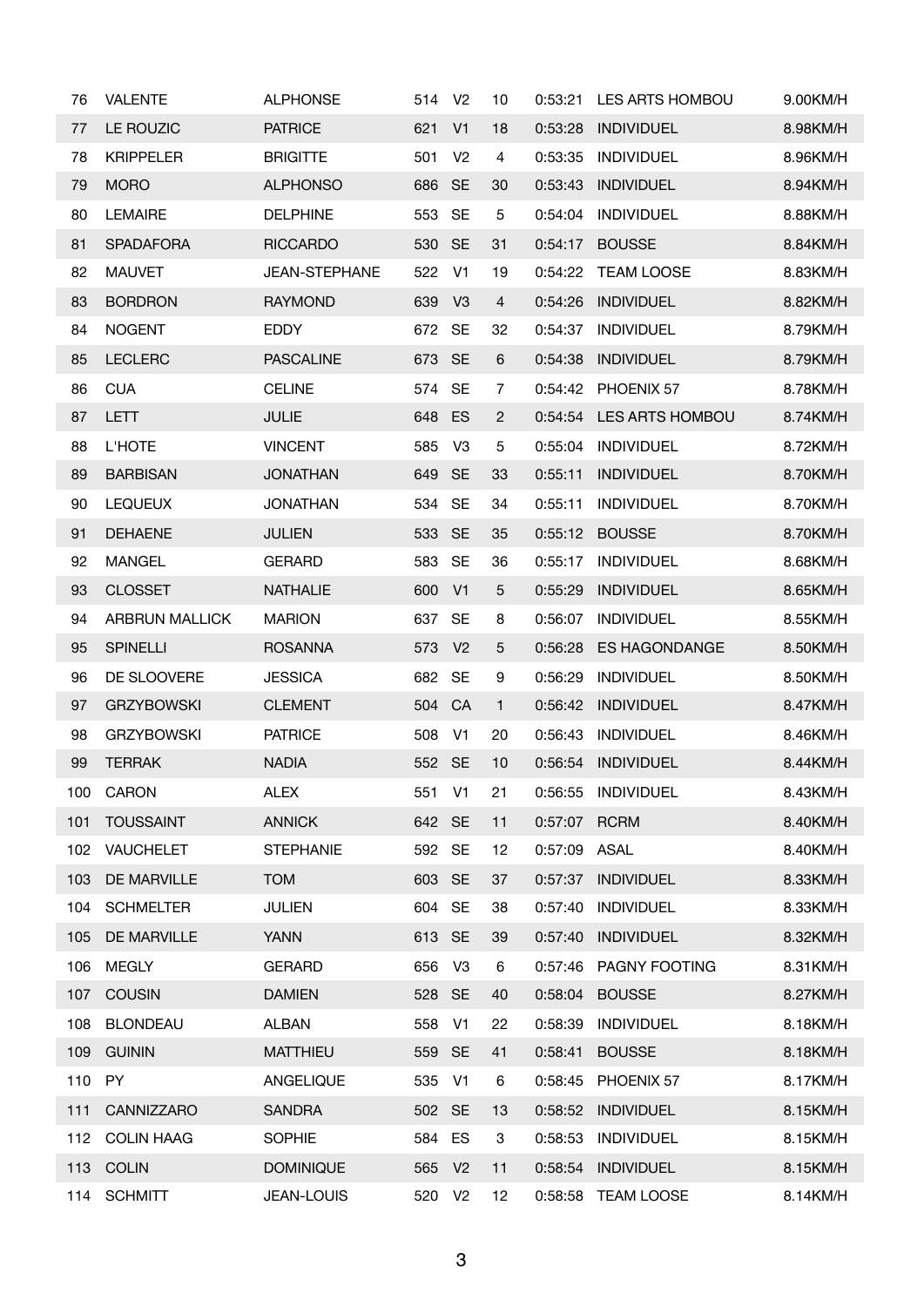| 115 | <b>BERON</b>      | <b>JEAN PAUL</b>    | 527    | V <sub>2</sub> | 13               | 0:59:18 | PHOENIX 57             | 8.09KM/H |
|-----|-------------------|---------------------|--------|----------------|------------------|---------|------------------------|----------|
| 116 | <b>BERON</b>      | <b>ISABELLE</b>     | 526    | V <sub>2</sub> | 6                | 0:59:20 | PHOENIX 57             | 8.09KM/H |
| 117 | <b>KIREN</b>      | <b>MARIE CLAIRE</b> | 668    | V <sub>2</sub> | $\overline{7}$   | 0:59:24 | <b>CA MALLING</b>      | 8.08KM/H |
| 118 | <b>BOUTEILLE</b>  | <b>BRIGITTE</b>     | 540    | V <sub>2</sub> | 8                | 0:59:36 | LES ARTS HOMBOU        | 8.06KM/H |
| 119 | <b>DENIZE</b>     | <b>EMMANUEL</b>     | 539    | V <sub>2</sub> | 14               | 0:59:36 | <b>INDIVIDUEL</b>      | 8.05KM/H |
| 120 | <b>EHRMINGER</b>  | <b>GRAZIELLA</b>    | 523    | V <sub>2</sub> | 9                | 0:59:46 | <b>LES ARTS HOMBOU</b> | 8.03KM/H |
| 121 | <b>MOREAU</b>     | <b>SAMUEL</b>       | 636    | <b>SE</b>      | 42               | 0:59:46 | <b>INDIVIDUEL</b>      | 8.03KM/H |
| 122 | <b>LUX</b>        | <b>PASCAL</b>       | 606    | V <sub>2</sub> | 15               | 1:00:21 | <b>INDIVIDUEL</b>      | 7.95KM/H |
| 123 | LAI               | <b>PIETRO</b>       | 627    | V <sub>3</sub> | $\overline{7}$   | 1:00:27 | <b>BOXE HAYANGE</b>    | 7.94KM/H |
| 124 | <b>COURTOIS</b>   | <b>AUDREY</b>       | 646    | <b>SE</b>      | 14               | 1:00:47 | <b>TRITYC</b>          | 7.90KM/H |
| 125 | <b>NAYMARK</b>    | <b>ANNE LAURE</b>   | 634    | <b>SE</b>      | 15               | 1:00:59 | <b>INDIVIDUEL</b>      | 7.87KM/H |
| 126 | <b>TESSARI</b>    | <b>MYRIAM</b>       | 532    | <b>SE</b>      | 16               | 1:01:09 | <b>CA MALLING</b>      | 7.85KM/H |
| 127 | <b>BOE</b>        | <b>SONIA</b>        | 632    | ES             | 4                | 1:01:20 | <b>INDIVIDUEL</b>      | 7.83KM/H |
| 128 | <b>OLIGER</b>     | <b>MICKAEL</b>      | 630    | <b>SE</b>      | 43               | 1:01:23 | <b>INDIVIDUEL</b>      | 7.82KM/H |
| 129 | <b>MAUCCAIR</b>   | <b>ANNE CLAIRE</b>  | 662 SE |                | 17               | 1:02:14 | <b>INDIVIDUEL</b>      | 7.71KM/H |
| 130 | <b>GRANDJEAN</b>  | <b>MAEVA</b>        | 661    | <b>SE</b>      | 18               | 1:02:15 | <b>INDIVIDUEL</b>      | 7.71KM/H |
| 131 | <b>TURCI</b>      | <b>SERGE</b>        | 525    | V <sub>3</sub> | 8                | 1:03:43 | LES ARTS HOMBOU        | 7.53KM/H |
| 132 | <b>LUDEMANN</b>   | <b>THERESE</b>      | 537    | V <sub>3</sub> | $\overline{c}$   | 1:03:43 | LES ARTS HOMBOU        | 7.53KM/H |
| 133 | <b>RIGHI</b>      | <b>MEGANE</b>       | 506    | ES             | $\sqrt{5}$       | 1:03:49 | <b>INDIVIDUEL</b>      | 7.52KM/H |
| 134 | <b>RIGHI</b>      | <b>MARINE</b>       | 548    | <b>SE</b>      | 19               | 1:03:53 | PHOENIX 57             | 7.51KM/H |
| 135 | <b>BRUCKMANN</b>  | <b>GAELLE</b>       | 549    | <b>SE</b>      | 20               | 1:03:54 | PHOENIX 57             | 7.51KM/H |
| 136 | <b>HEBDING</b>    | <b>SONIA</b>        | 641    | V <sub>1</sub> | 7                | 1:04:10 | LES ARTS HOMBOU        | 7.48KM/H |
| 137 | <b>ROTH</b>       | <b>FRANCOISE</b>    | 519    | V <sub>2</sub> | 10               | 1:04:13 | LES ARTS HOMBOU        | 7.48KM/H |
| 138 | <b>LUBIN</b>      | <b>CAMILLE</b>      | 580    | <b>SE</b>      | 21               | 1:04:14 | <b>INDIVIDUEL</b>      | 7.47KM/H |
| 139 | <b>HUET</b>       | <b>ALEXANDRA</b>    | 653 SE |                | 22               | 1:04:36 | <b>INDIVIDUEL</b>      | 7.43KM/H |
| 140 | <b>MATHIEU</b>    | CORALIE             | 545    | <b>SE</b>      | 23               | 1:04:38 | <b>INDIVIDUEL</b>      | 7.43KM/H |
| 141 | <b>MEGEL</b>      | <b>VANESSA</b>      | 666 SE |                | 24               | 1:05:09 | <b>INDIVIDUEL</b>      | 7.37KM/H |
| 142 | <b>LORIN</b>      | <b>GERALDINE</b>    | 654    | <b>SE</b>      | 25               | 1:05:15 | <b>INDIVIDUEL</b>      | 7.36KM/H |
| 143 | SPAGENBERGER      | <b>KHADIJA</b>      | 568 V1 |                | 8                | 1:06:18 | <b>INDIVIDUEL</b>      | 7.24KM/H |
| 144 | <b>SPIEDT</b>     | <b>EMILIE</b>       | 561    | <b>SE</b>      | 26               | 1:06:36 | <b>INDIVIDUEL</b>      | 7.21KM/H |
| 145 | <b>CIMARELLI</b>  | <b>ESTELLE</b>      | 681    | V <sub>1</sub> | $\boldsymbol{9}$ | 1:06:39 | <b>INDIVIDUEL</b>      | 7.20KM/H |
| 146 | <b>CIMARELLI</b>  | <b>MARTINE</b>      | 683    | V <sub>3</sub> | 3                | 1:06:43 | <b>INDIVIDUEL</b>      | 7.20KM/H |
| 147 | <b>GRIFFATON</b>  | <b>AURELIE</b>      | 510    | <b>SE</b>      | 27               | 1:06:49 | <b>INDIVIDUEL</b>      | 7.18KM/H |
| 148 | <b>BATTELLINO</b> | <b>LAETITIA</b>     | 588    | <b>SE</b>      | 28               | 1:07:02 | <b>INDIVIDUEL</b>      | 7.16KM/H |
| 149 | <b>MAUVET</b>     | <b>ANTOINE</b>      | 521    | <b>JU</b>      | $\overline{2}$   | 1:08:31 | <b>TEAM LOOSE</b>      | 7.01KM/H |
| 150 | <b>DIDIME</b>     | <b>FRANCINE</b>     | 538    | V <sub>2</sub> | 11               | 1:08:35 | <b>INDIVIDUEL</b>      | 7.00KM/H |
| 151 | <b>BERTOLINO</b>  | <b>CARINE</b>       | 616 SE |                | 29               | 1:09:10 | <b>BOUSSE</b>          | 6.94KM/H |
| 152 | <b>BERTOLINO</b>  | <b>BENOIT</b>       | 615    | V <sub>1</sub> | 23               | 1:09:10 | <b>BOUSSE</b>          | 6.94KM/H |
| 153 | <b>MAURICE</b>    | <b>LAURA</b>        | 631 SE |                | 30               | 1:10:57 | <b>INDIVIDUEL</b>      | 6.77KM/H |